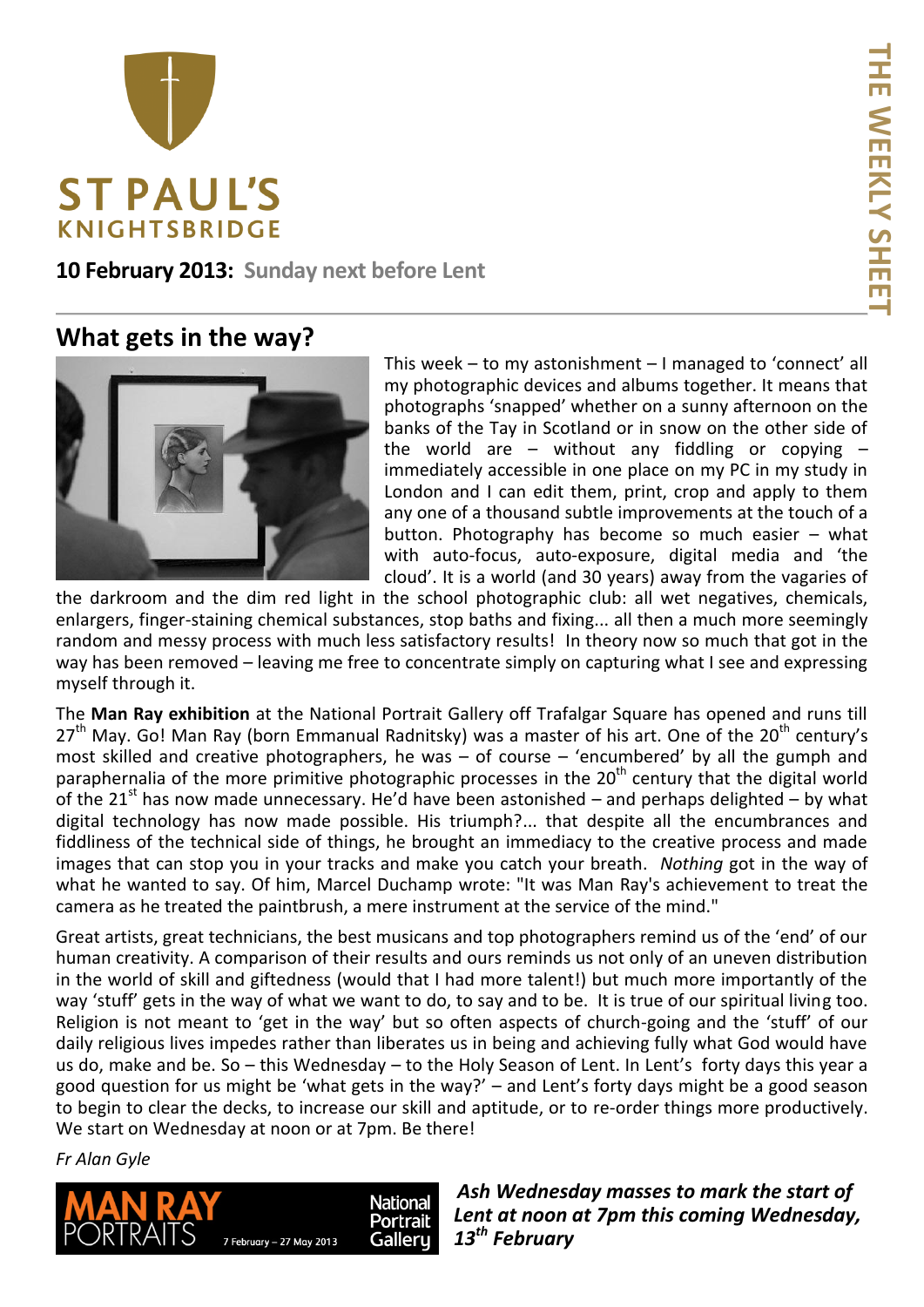# **PARISH NOTICES**

#### **MUSIC & PREACHERS**

#### **Feb 10: The Sunday next before Lent**

**09:00 Family Mass with Hymns 11:00 Solemn High Mass & Sermon** Missa Sancti Nicholai – Haydn Exultate Deo – Palestrina Salvator mundi (II) – Tallis Preacher: Fr Alan Gyle

#### **February 13: Ash Wednesday**

**Noon: Low Mass with the Imposition of Ashes** – Fr Andrew Norwood (St Luke's Chapel) **19:00 High Mass with the Imposition of Ashes** – Fr Alan Gyle, preacher Fr Nick Mercer. Mass for Four Voices – Byrd; Versa est in luctum – Lobo; Vide homo – Lassus

#### **February 17 : The First Sunday of Lent**

**09:00 Family Mass with Hymns & Lenten Reflection – Fr Alan Gyle 11:00 Solemn High Mass & Sermon** Messe gregorienne / O quam suavis / Tantum ergo – Jehan Alain Preacher: Fr Andrew Sloane

## **ARRIVAL OF FR ANDREW SLOANE: ASSOCIATE VICAR**

Members of the congregation are warmly invited to a **Shrove Tuesday pancake party** in the Vicarage on Tuesday  $12^{th}$  February at 6.30pm (after mass) at which we will welcome Fr Andrew Sloane our new Associate Vicar. Subsequently Fr Andrew will be **licensed by the Bishop of London** early on Friday morning of that week – Friday  $15^{th}$  February – in St Paul's Cathedral where Fr Sloane sang as a chorister and learned to serve at the altar! The Friday morning Eucharist at the Cathedral is at 08:00. If you plan to attend either event, please put your name in the blue book at the back of church to assist in planning. On the **first Sunday of Lent**, after drinks at the back of church, we will 'migrate' to the Spaghetti House in Knightsbridge for lunch together at 12:45 – which will give those who attend a chance to welcome Fr Andrew informally.

## **LENT AT ST PAUL'S a season for centring**

Please collect your Lent Booklet this morning – or, if you are reading this online and would like a 'hard' copy – ring the Parish Office who will gladly send it to you (020 7201 9999).

These coming forty days are days in which to centre ourselves and to place God at the centre of our lives. To this end a number of resources and opportunities are available:

**Saturday morning reflections** on 24 Feb and 2, 9 & 16 March From 10am till 11:45am (followed by mass at noon) – in which Fr Alan explores four Lenten themes in preparation for the Sunday masses: Narrative, Dehydration, Prodigality and Perfume

**The Sunday Masses** on 17, 24 Feb and 2, 9 & 16 March: with (at 09:00am) a series of Lenten Reflections for adults and children on the Lenten Themes (led by Fr Alan), and (at 11:00am) sermons by Fr Andrew Sloane, Fr Alan Gyle and Fr Nick Mercer

**Reflections & Daily Devotions** (available in the Lent Booklet or online at our dedicated Lenten microsite)

**Giving to the Lent Appeal** (this year in support of the Bishop of London's Lent Appeal – see the leaflet in church)

Reading a **Lent Book** from the Book Stall in church



**PLEASE VISIT** 

www.lentstpauls.weebly.com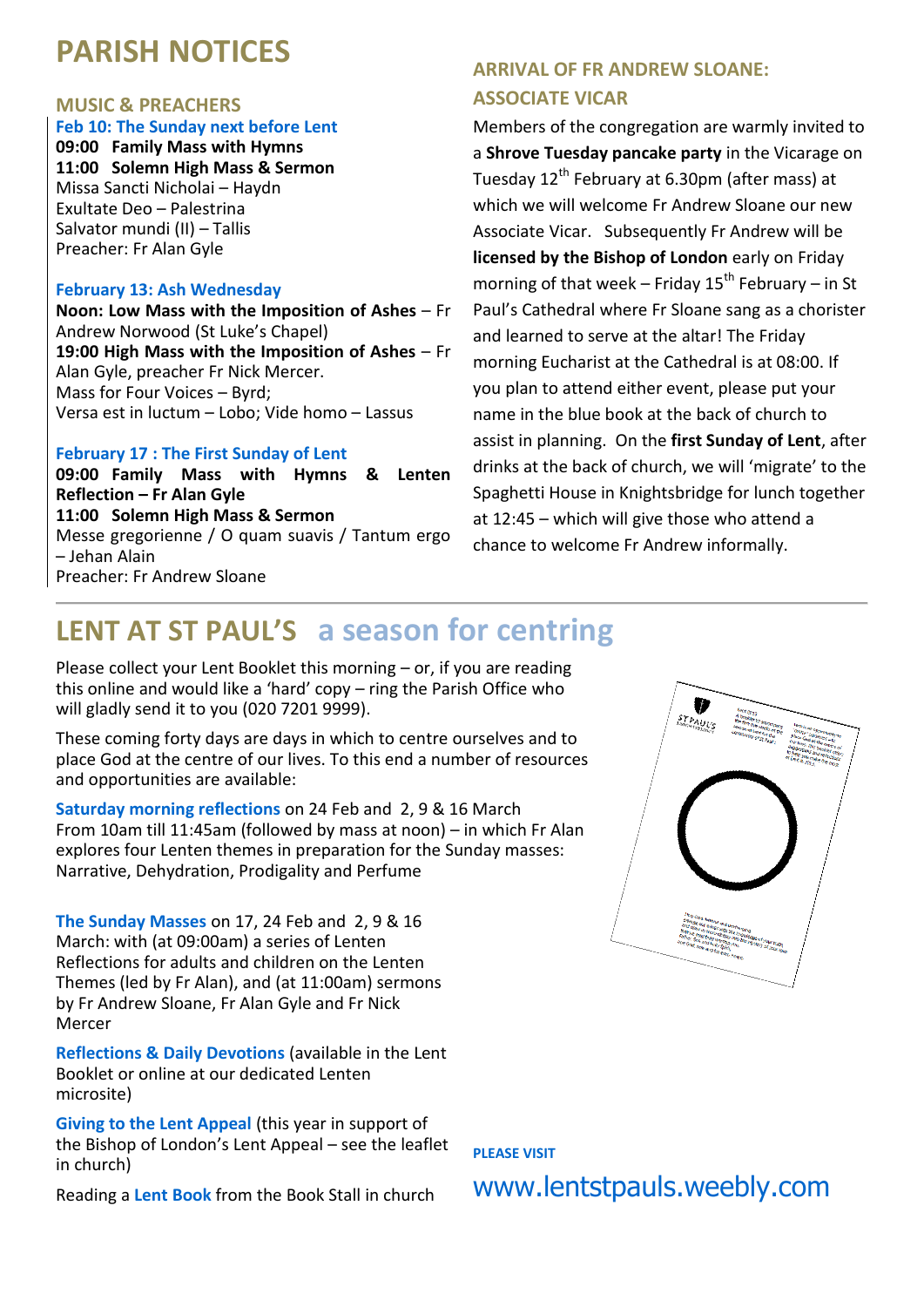

## **Masses & Psalm Responses**

There is a mass daily at St Paul's and all are welcome to attend. Service papers are available outside the Chapel or Chancel.

Page where the lections<br>are to be found



**Sunday 10 February – Sunday next before Lent** ● Masses at 09:00 & 11:00

**Monday 11 February – feria** ● Mass at 18:00; DEL p. 312 (year 1); **I shall sing to the Lord as long as I live.**

**Tuesday 12 February – feria**  ● Mass at 18:00; DEL p. 315 (year 1); **O Lord our governor, how glorious is your name in all the world!**

**Wednesday 13 February – Ash Wednesday** Mass at noon and 19:00; RCL p. 87; **Have mercy on me, O God.**

**Thursday 14 February – Cyril and Methodius O**Mass at 18:00: EH p. 68: **Lift up your heads, O gates, and the king of glory shall come in.**

**Friday 15 February – feria of Lent** ● Mass at 18:00; DEL p. 90 (year 1); Propers of Lent **A broken and contrite heart, O God, you will not despise.**

## **Saturday 16 February – feria of Lent**

Mass at noon; DEL p. 92 (year 1); Propers of Lent **Teach me your way, O Lord, and I will walk in your truth.**

**Sunday 17 February – 1st Sunday of Lent** Masses at 09:00 & 11:00

## **In our daily prayers**

### **We pray daily for:**

- The keeping of a good Lent
- Our Bishop, Richard
- Our church and neighbourhood
- Our sister parish, St Paul's K-Street, Washington, USA
- Peace, especially for the Middle East, the people of Syria, and for Christian minorities.
- Those on active service overseas

### **We pray for the Archbishop of Canterbury and for the unity and health of the Anglican Communion**

(*the daily cycle of prayer for the Anglican Communion is to be found at:* www.anglicancommunion.org/acp )

## **Among the sick and those in need, we pray for:**

Brian Fuller; Matthew; Rosemary Powell; Tim Dally; Ruth Stevens; Annelise Bowser; Alyson Coney; Kelsey Brockbank; Sal Allen; Peter Adcock; Peter Brook; Michael Cook; Kenneth James; John King; Daphne Nugent; Jean Steers; Katherine Davis; John Willmington.

## **Among the recently departed:**

Richard Thornton; Mark Humbert

## **Those whose Year's Mind is at this time:**

Joan Watson 8 February Ian Ferguson Sommerville 11 February Brenda Tweddle 16 February Jamie Courtauld 16 February Frances Elizabeth Tully 18 February Charles Beattie 18 February Dorota Stankiewicz 18 February